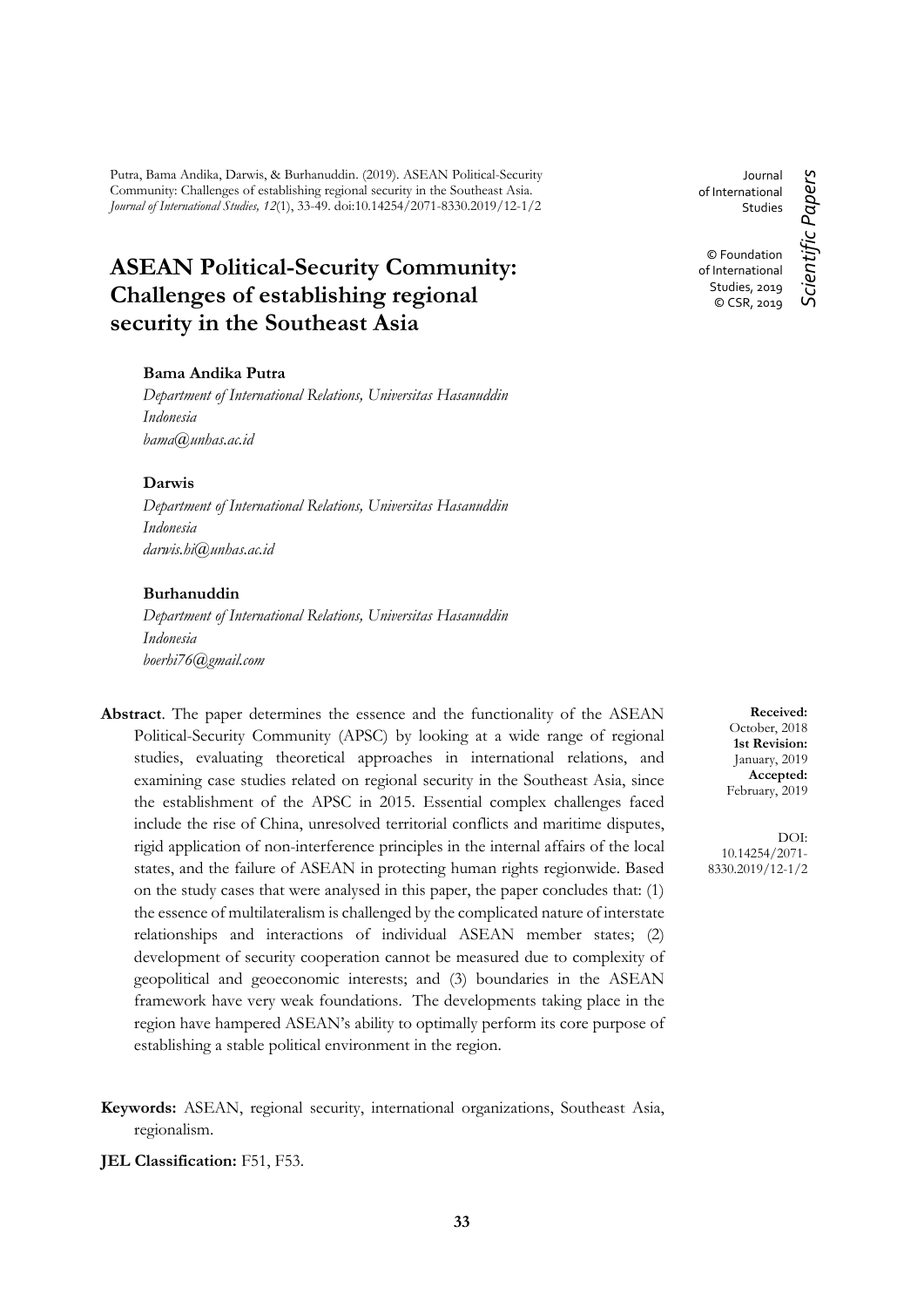## **1. INTRODUCTION**

During the last 50 years international relations worldwide have undergone many changes in both theoretical approaches and actual practices of various actors. The terrifying events of the World War II have caused radical change in how states view international relations today. From a power-hungry and materially-focused realist framework, countries have come to embracing the possibility for multilateral cooperation.

The emergence of inter-governmental institutions allowed the states to form contracts that bind them under various agreements covering such aspects as political stability, economic interdependence, globalization, social justice, and more. In the Southeast Asian region, the Association of South East Asian Nations (ASEAN) has been the first institution to facilitate multilateral negotiations, promote regional identity, and ensure sustainable peace among its member countries.

Establishment of the ASEAN Political-Security Community is regarded as a significant achievement in promoting and preserving peace in the Southeast Asian region. However, it has also been criticized for its inability to resolve the long history of territorial conflicts among the individual members of this community. The APSC has been in a constant struggle to balance its role on the protection of inter-state relations against the protection of the entire Southeast Asian populace, especially in what concerns human rights. It faces an increasingly complicated relationship with other world powers such as the United States of America, Russia, and China which is intensified by the unpredictable alliances formed between these powerful countries and some of the ASEAN members. Due to the extent of problems and complexities faced by the ASEAN Political-Security Community coupled with the absence of a firm ASEAN Secretariat, it would be appropriate to consider the APSC as a failed attempt in maintaining regional peace and security.

This article is based on analytical-descriptive research methodology. Given the nature of the subject, the required information was collected through library and Internet research. The information compiled is the accumulation of case studies utilized to analyse the challenges of ASEAN in establishing regional order, since the establishment of the APSC in 2015. Furthermore, the required data were extracted from books and articles and analysed through a mixture of qualitative and quantitative means of analysis.

The objective of the paper is to analyse how several key international political dynamics in Southeast Asia and surrounding areas have equally contributed towards the challenges of ASEAN in establishing solid regional security in the Southeast Asia. The authors highlight the relationships of the study cases with the general aim of the APSC in establishing regional order. Currently, there is an absence of a comprehensive study on the effectiveness of the ASEAN Political-Security Community in terms of promoting regional peace, securing political stability, protecting human rights, and developing a shared regional norm. The results of the research on challenges for the APSC will be of significant help in formulation of future policies for the Southeast Asian region. This study hopes to contribute to the development of more effective and legitimate regional institutions that appropriately respond to the political security needs of the member countries.

## **2. BUILDING THE ASEAN POLITICAL SECURITY COMMUNITY**

The Association of Southeast Asian Nations was first established on August 8, 1967, through the ASEAN Declaration that was signed by the first five member states namely Malaysia, Singapore, Indonesia, Philippines, and Thailand. It was explicit in the ASEAN Declaration that there is a need for meaningful cooperation among the Southeast Asian nations to attain peace, freedom, social justice, and well-being (Severino, 2008). It is among the primary aims and purposes of the Association of Southeast Asian Nations to promote 'regional peace and stability through abiding respect for justice and the rule of law in the relationship among countries of the region.' According to the Treaty of Amity and Cooperation in Southeast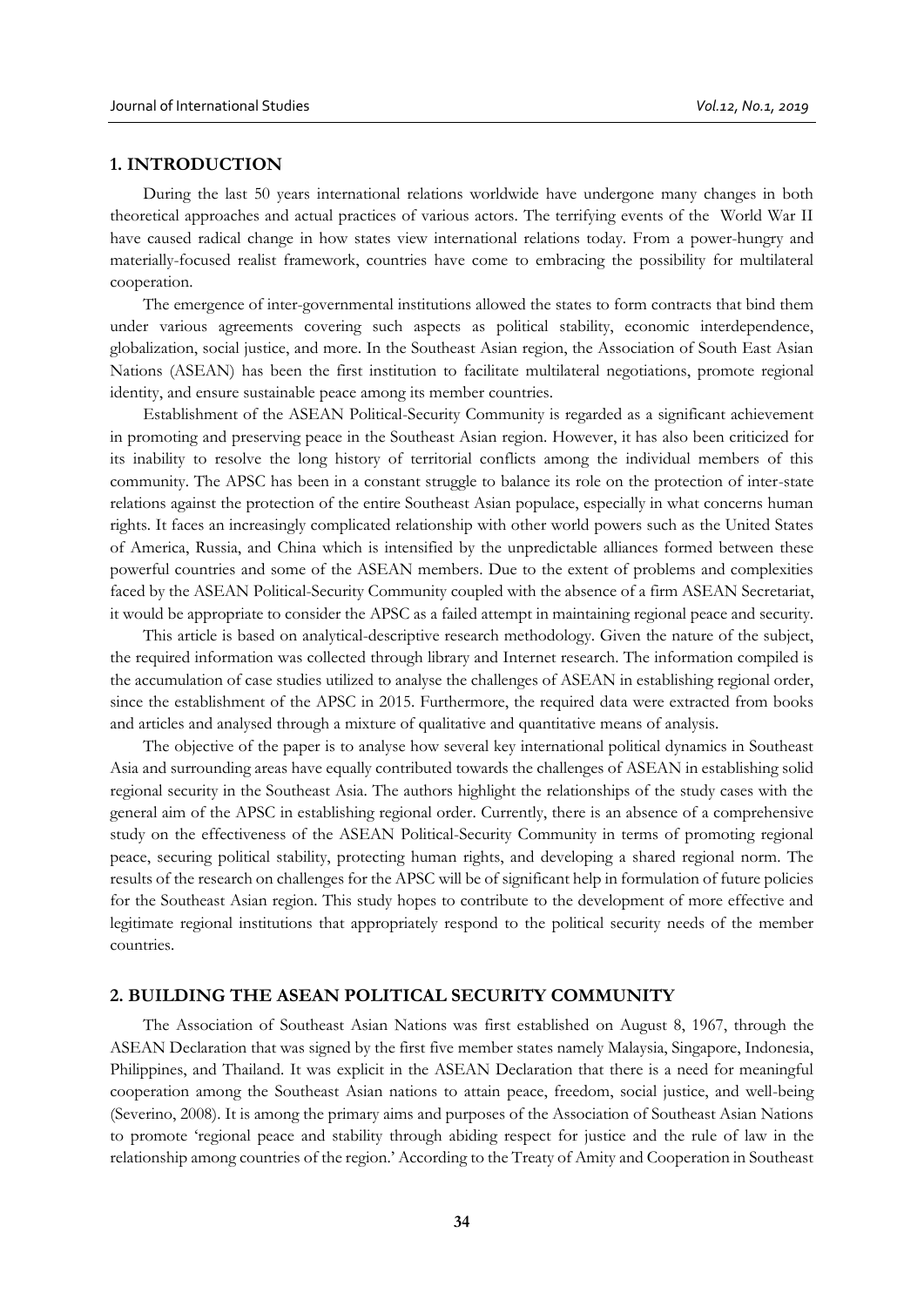Asia (Lee, 2011), the principles to be upheld by all member countries of the ASEAN include the effective cooperation among each other, renunciation of the threat or use of force, peaceful settlement of disputes, mutual respect for national identity and sovereignty, and non-interference in the internal affairs of one another.

The formation of international institutions and regional organizations such as the ASEAN can be examined using various analytical frameworks that provide different theoretical foundations and assertions that are necessary for the comprehensive understanding of the processes, policies, conflicts, and actions of the institutions and its individual members. It is critical to explore International Relations based on different sets of perspectives. We should not grant a privileged position to theories, and neglect other theories.

For the realists and neo-realists, the absence of a supreme world government and the presence of power-hungry states cause the inherent anarchical nature of the international political realm. World War II and the Cold War which happened prior to the formation of ASEAN have only intensified the validity of the realists' assertion on the presence of a 'vicious circle of security and power accumulation' of countries (Herz, 1950). The post-war climate has ultimately brought the state to the center of international relations and regarded the security dilemma as a never-ending condition (Brown & Ainsley, 2005).

However, political thinkers, key international players, and national authorities, later on, started to embrace the possibility of managing anarchy and the persistent security dilemma through pluralistic ideologies that consider the interdependence of states and the role of non-state actors in forming the behavior of countries (Keohane & Nye, 2011). Norms and identity building under the constructivist framework emerged as key concepts in the modification of state behavior and the promotion of international cooperation. By recognizing the ability of Southeast Asian nations to be united by their common regional identity, the institution has decided to adopt the overarching theme of having an ASEAN Way.

The traumatic events of the past world war paved the way for the emergence of the 'security communities' as a concept to be reckoned with. This challenged the dominance of the realist thought because it opened possibilities for the cooperation of nations in accordance with established norms and a shared identity. Security community refers to groups of states which have developed a long-term habit of peaceful interaction and ruled out the use of force in settling disputes with other members of the group (Acharya, 2009).

It is because of the acceptance of the concept of security communities that the ASEAN included the establishment of the ASEAN Political-Security Community (APSC) in 2015. The APSC basically forms part of the Three Pillars of the Association along with the ASEAN Economic Community and the ASEAN Socio-Cultural Community. The APSC is characterized by three key features which include being 'a rulesbased community of shared values and norms; a cohesive, peaceful, stable, and resilient region with shared responsibility for comprehensive security; and a dynamic and outward-looking region in an increasingly integrated and interdependent world (ASEAN, 2009).

The Community operates using clear roadmap with corresponding plans and timeframes through the APSC Blueprint. Despite the promising features of the APSC Blueprint, its effectiveness continues to be challenged by traditional security issues, national political problems, intra-state discords, transnational crimes, terrorism, drug trafficking, developmental gaps, and economic struggles, among others (Nesadurai, 2017). The attainment of regional peace and stability is anchored on the ability of the ASEAN Political-Security Community to attain shared values, norms, and principles. Norms are 'standards of behavior defined in terms of rights and obligations' (Kratochwil, 1991) with a primary function of prescribing and proscribing behaviour (Crawford, 2002). Apart from regulating behavior, norms also have a constitutive factor which teaches states about new interests and new identities (Checkel, 1998). However, to determine if the APSC has truly achieved its goal of identity formation could be extremely difficult because collective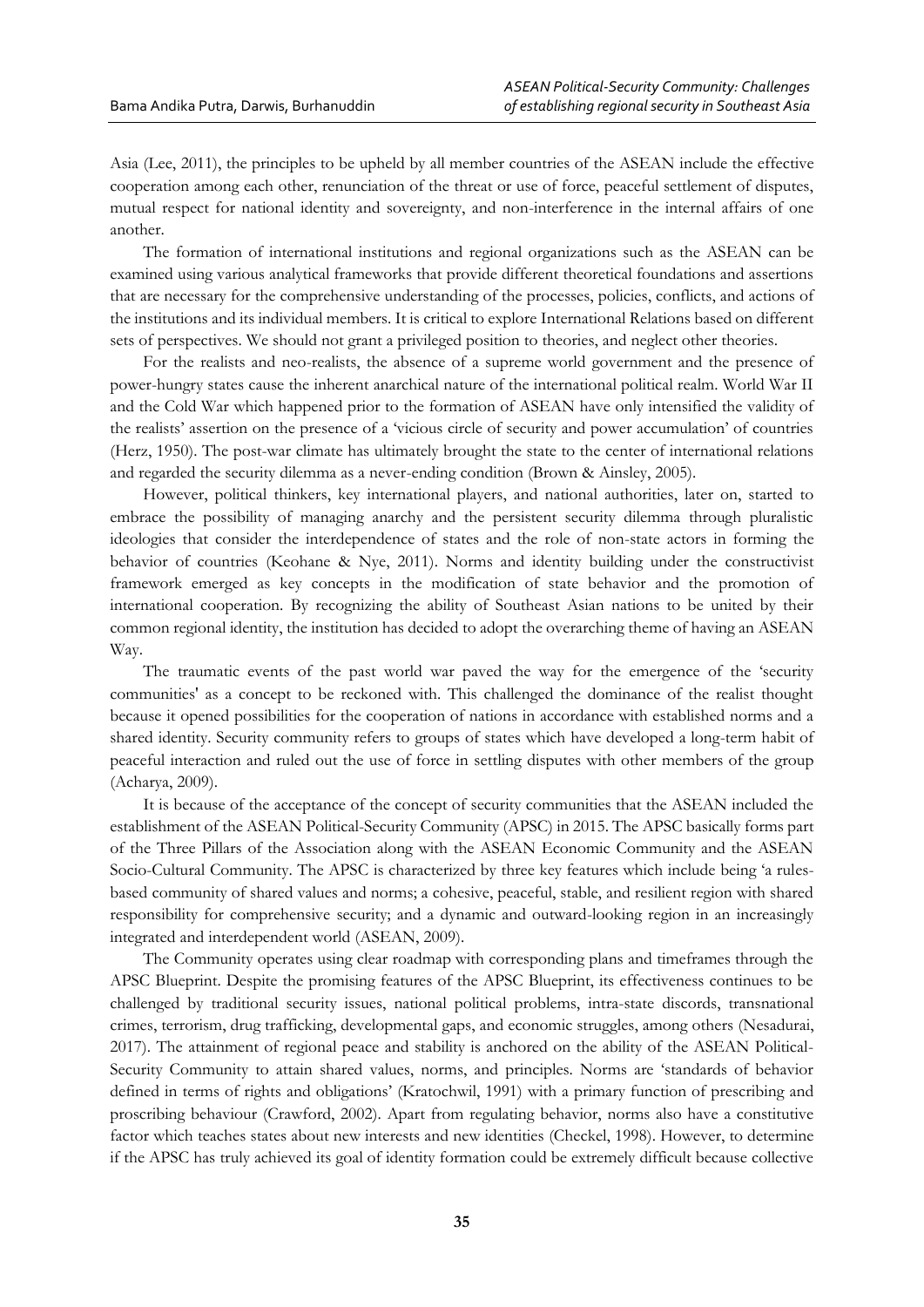identity is hardly a quantifiable concept. Academic theorists do not have an agreed set of parameters to assert if a group of states has truly developed a shared norm, a 'we feeling,' or collective identity. However, there are three indicators to help establish the presence of collective identity. These indicators are a commitment to multilateralism, development of security cooperation, and the constitution of boundaries and membership.

Progress can be difficult to gauge with the absence of clear and quantifiable goals for the ASEAN Political-Security Community. In order to establish respect among the ASEAN population for a common identity, it is of foremost importance to define collective identity despite the differences in national identity and the diversity of each ASEAN member state.

## **3. UNPREDICTABLE ALLIANCES WITH HEGEMONIC STATES**

The period of ASEAN's establishment was characterized by the emergence of other powerful countries aside from Russia and the USA. Two of the fastest growing countries, China and India, have caused relational changes in the international political and economic realm most especially in the Southeast Asian region. This development during the formative years of ASEAN has caused political theorists to doubt the sustainability of ASEAN as a regional organization that is capable of keeping peace among its member states. An international political community that is multipolar in nature could cause complexity in interstate relations and chaos in security conditions. Neo-realists argue that multipolar systems are more prone to developing war because of unpredictable patterns of state alliances and interactions (Acharya, 2013).

Some Western political theorists assert that there are striking parallels to the events prior to World War II and the multipolar system occurring in the Southeast Asian region today. It is feared that the horrific events in Europe during the late 19th and early 20th Centuries could potentially happen to Asia.

Despite the negative impression of a multipolar order in the region, there are still some scholars who regard such arrangement as beneficial to the maintenance of peace and security in Southeast Asia. The great powers are considered to play a significant role in the management of international order (Bull, 1977). Having a multipolar order in the region can prevent conflict by increasing state interaction and promoting pluralistic common interests (Acharya, 2004). Wars may be less likely to happen because potential aggressors could be barred from accurately evaluating its alliances, alignments, and coalitions (K. W. Deutsch & Singer, 1964).

After more than five decades of existence, the Association of Southeast Asian Nations remains to be functioning and continues to grow its influence in the region and in the international political system. It has played a significant role in reducing interstate conflicts and even managed to involve the great powers in its own regional affairs peacefully. As Acharya (2015) points out, the current ASEAN order shall not be described according to the Eurocentric term of multipolarity but must be characterized by the idea of multiplexity. A multiplex world considers the influence of different players. It is constrained neither by great powers alone nor the sovereign states. Having a multiplex system recognizes the role of international institutions, non-governmental organizations, multinational corporations, and traditional networks in the creation of order. It no longer validates the ability of a particular hegemon to rule the entire international political realm. A multiplex world promotes shared leadership and pluralistic goals at the global and regional levels.

Indeed, the current actions of the ASEAN align with Acharya's assertion of a multiplex order. The ASEAN consistently involves other great powers such as the USA, China, Japan, South Korea, India, Australia, Russia, and the European Union in building an international security strategy. By refusing to allow the concentration of powers between China and the USA, the ASEAN effectively splits the dominant influences into other great powers such as Russia and Japan. These external states have a pivotal role in the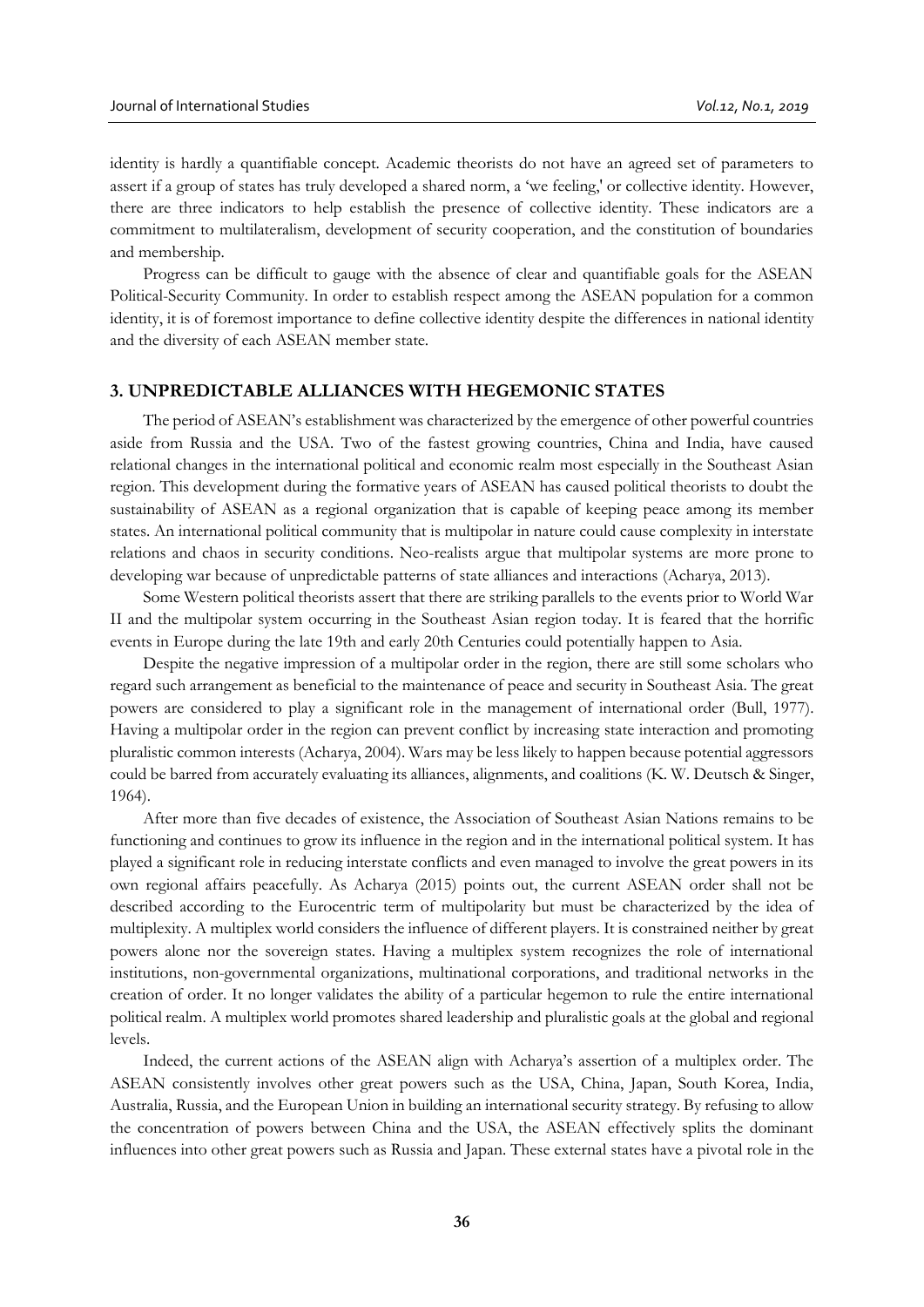maintenance of intra-regional security yet also maintains the absence of coercive diplomacy arising from any of the great powers.

Despite the efforts made by the ASEAN to balance the influence of great powers, its individual members craft their own diplomatic relations according to their economic needs and developmental requirements. Individual states display randomness in their behavior concerning their relationship with the great powers. Thailand, Myanmar, and Vietnam continually show fascination with interacting with the United States of America, China, India, and Japan to receive economic aid that is necessary for their national development. The Philippines has also recently changed its course on foreign relations when President Rodrigo Duterte assumed leadership in 2016. From a long history of solid ties with the US, the Philippines now starts to surprisingly embrace cooperation with China even in the aspect of coastguard collaboration.

Despite the acknowledged importance of maintaining intra-regional security, it is also necessary to ensure that the relationship of the entire ASEAN goes well with other major powers in order to prevent any potential conflicts (Kihl, 1989). Interactions between and among extra-regional players shall be appropriately aligned with the ideals of the ASEAN Political-Security Community in order to sustain lasting peace and cooperation.

The need for stability outside of the Southeast Asian region is made implicit in the move of the ASEAN to support East Asian regionalism through the East Asian Community and in its decision to include other Western powers in the ASEAN Regional Forum (ARF) and the Asia-Pacific Economic Cooperation (APEC). All these extra-regional associations and interactions are considered as a move by the ASEAN to use its strategic position to balance major powers and protect regional security (Goh, 2007).

In 2016, the ASEAN invited Russia to take an active role in the security architecture of the entire Asia-Pacific region. Russia's inclusion points to the ASEAN's desire to prevent the negative effects of China's increasing eminence as a superpower in Asia. This act of containing the possible aggression from an ultimately powerful China may be called as an 'institutional self-binding' arrangement which restrains the great power's actions in order protect its own political and economic interests (Ikenberry, 1998). Intensifying East Asian regionalism also offers another form of 'institutional balancing' against the dominance of the United States of America in Asia. 'Institutional balancing' is different from the traditional balance of power concept because the restraining agent in this scenario is an institution such as the ASEAN against a great power such as the US. The establishment of the East Asian Summit is a lucrative attempt of the ASEAN to facilitate interaction among the powerful emerging states such as China, Japan, and India. However, the ASEAN leadership in the East Asian Community is questioned particularly because of the institution's internal difficulties and the individual member states' domestic political problems. Furthermore, the ASEAN stance does not translate to individual members' interaction with East Asian and Western powers. Southeast Asian countries still remain to prioritize their own national interests over the ASEAN goals.

## **4. CHINA'S SUPREMACY**

## **4.1. ASEAN's Silence in Disputed Territories**

Article 13 of the 1976 Treaty of Amity and Cooperation in Southeast Asia stipulates that 'the High Contracting Parties shall have the determination and good faith to prevent disputes from arising.' Abiding by the principles of international law and implementing inter-state cooperation contribute to the preservation of regional stability. Maritime boundary issues and territorial disputes will definitely not be resolved without the willingness of every contending party to compromise with each other and to respect international arbitration.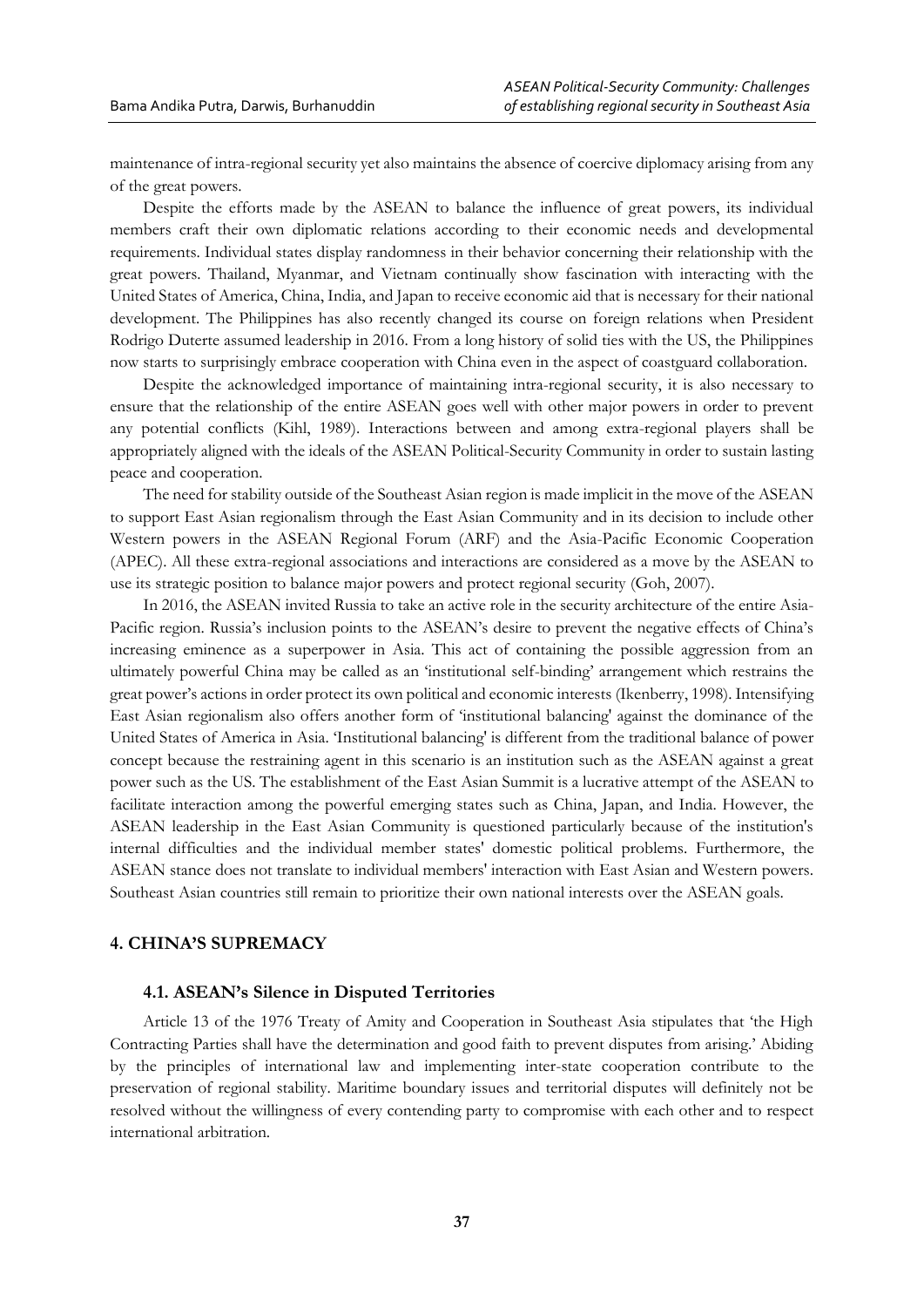Table 1

| Territory                   | Claimants           |
|-----------------------------|---------------------|
| Natuna Islands              | Indonesia, China    |
| Sipadan and Ligitan Islands | Indonesia, Malaysia |
| Scarborough Shoal           | Philippines, China  |
| Spratly Islands             | Vietnam, China      |
| Ambalat                     | Indonesia, Malaysia |
| Preah Vihear Temple Area    | Cambodia, Thailand  |
| Paracel Islands             | Vietnam, China      |

Inter-State land and maritime territorial boundary disputes in Southeast Asia since 2000

*Source*: compiled by the authors

The silence of ASEAN in regards to inter-state land and maritime territorial boundary disputes involving states in Southeast Asia are clearly shown in table 1. Since the establishment of the ASEAN and the APSC, ASEAN embraces a problematic stance of non-interference in all disputes and conflicts occurring in Southeast Asia. The position has led ASEAN unable to establish regional order in Southeast Asia in both the spheres of conflict management and conflict resolution. Individual state members have taken the leading role in managing most of the conflict that has occurred, except for territorial disputes involving the People's Republic of China.

One of the greatest hurdles in achieving a functional security community is the jurisdictional contest on the South China Sea. The South China Sea measures around 1.16 million square miles and surrounded by different countries including the Philippines, China, Taiwan, Malaysia, Vietnam, Brunei, and Singapore. The strategic location of the South China Sea has valuable significance in the political security of each claimant state. Apart from being territorially advantageous for military defense and offense, the disputed maritime area also has a potential for increasing the natural gas resources of the countries (Lajčiak, 2017). It is estimated by the United States Energy Information Administration that there are around 11 billion barrels of oil and 190 trillion cubic feet of natural gas that lies in the seabed of the South China Sea (Majumdar, 2013). It also serves as a major link for the economic trade of the countries in the Pacific, Europe, and the Middle East.

The establishment of the Association of Southeast Asian Nations and the other regional communities following it has been positively seen as beneficial to resolving conflicts and managing tensions related to the territorial dispute. By conducting regional forums, informal discussions, and multilateral negotiations, regional violence is effectively avoided (Yu, 2016). In 2002, the ASEAN and the People's Republic of China had even mutually issued a Declaration on the Conduct of Parties in the South China Sea. In this document, all parties 'reaffirm their commitment to the purposes and principles of the Charter of the United Nations, the 1982 UN Convention on the Law of the Sea, the Treaty of Amity and Cooperation in Southeast Asia, the Five Principles of Peaceful Coexistence, and other universally recognized principles of international law which shall serve as the basic norms governing state-to-state relations.' They also expressed commitment to building trust and confidence among each other by exercising self-restraint in the conduct of activities relating to the dispute.

In spite of the presence of such multilateral documents and agreements, China has consistently been seen to show disregard for them. It has pursued its territorial expansion and military buildup in the contested territories. China has been regarded as the strongest among all claimants in terms of military prowess. For decades, the Chinese forces have been active in occupying some of the islands located at the South China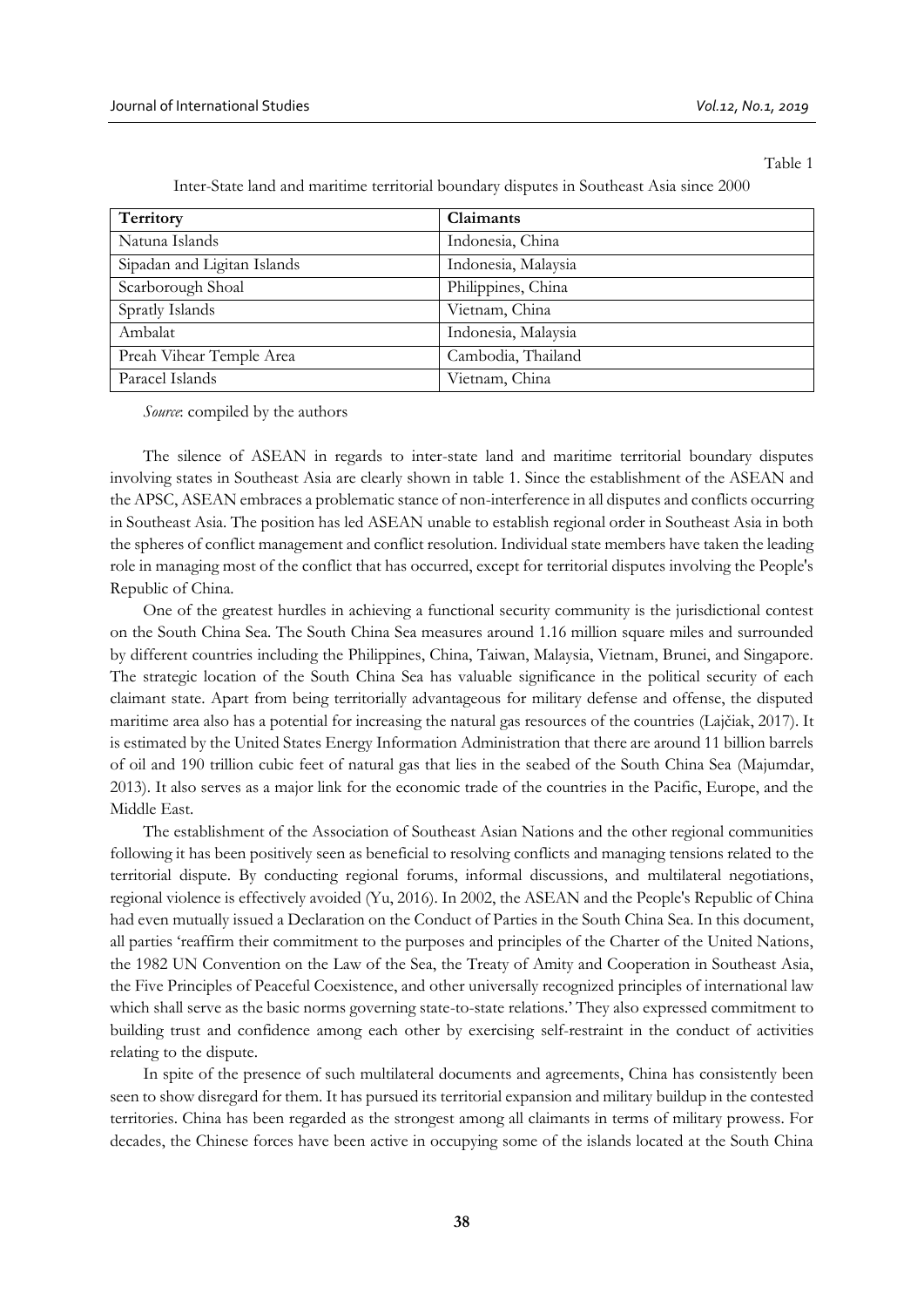Sea in order to modernize the territory for military purposes. In 1974, China showed aggression by evicting Vietnamese troops in the Paracel Islands through the People's Liberation Army & Navy (Simon, 2012).

In 2014, China suddenly released a claim that the waters of the Natuna Islands belong to their Republic with their official passports surprisingly including such areas. Historically, the Natuna Islands have been the issue of territorial contention only between Indonesia and Vietnam (Robertua & Sinaga, 2018). The marine area of the Natuna is part of the Riau Islands in Indonesia just along the southern part of the Strait of Malacca. Because of this unpredictable move of China, the Indonesian authority intensified its defense mechanism in the province covering the Natuna waters. Indonesia's National Defense Forces have been deployed in the area to anticipate the possibility of China's infiltration (Aplianta, 2015). Currently, tension progresses among Southeast Asian nations and China with regard to the constant aggressive movement of the Chinese government in claiming territories and exclusive maritime jurisdiction at the South China Sea or the West Philippine Sea.

In 2013, the Philippines brought the issue of the South China Sea dispute to the International Arbitral Tribunal through the issuance of the state's Notification and Statement of Claim. The document basically challenges China's claims on portions of the South China Sea in view of the provisions stated under the 1982 United Nations Convention on the Law of the Sea (UNCLOS) of which both China and the Philippines are signatories. It argues that China has encroached on the rights of the Philippines to its exclusive economic zone and continental shelf. It has asserted multiple points on China's violation of the UNCLOS such as the establishment of certain structures on submerged banks, Chinese forces' interference on Philippine security measures in the area, the occupation of uninhabitable coral projections, and other unlawful acts (Santamaria, 2018).

In the same year, the People's Republic of China responded by sending a Note Verbal to the Philippines stating its position that China has indisputable sovereignty over the Nanhai Islands and its adjacent waters. The government of China encourages the Philippines to continue their bilateral negotiations and resume the Confidence Building Measures Mechanisms between the two countries. China further asserts that the Arbitral Tribunal lacks jurisdiction on the South China Sea case. China has recently been strengthening its position in the South China Sea dispute by working on various methods such as the expansion of its construction activities in the disputed reefs and islands, improvement of its scientific and technological apparatus in the area, and the reinforcement of its sovereignty through various propaganda.

China also improves its own case by working on a strategic relationship with the ASEAN and its individual members. It continually offers economic aid and grants to ASEAN countries such as Cambodia and Laos to push for the continued implementation of the Declaration of Conduct of Parties in the South China Sea (Thao, 2003) which could create pressure on the part of the Philippines to resume bilateral negotiations with China. Some foreign relations analysts also assert that even Brunei's silence on the South China Sea dispute has been bought by China. From being highly vocal on its objections to China's growing presence in the disputed islands, Brunei has suddenly become quiet with its claims. The Asia Times has discovered that Chinese investments in Brunei now total to more than \$6 Billion and have helped improve the country's economic status, oil refinery, and national infrastructure (Jacques, 2018).

Ultimately, China has shown an aggressive stance on its claim by successfully setting up its paramilitary forces and strictly enforcing its own maritime laws in the disputed. Despite being a signatory to the Declaration on the Conduct of Parties in the South China Sea, China still continues to violate the provisions stipulated in the declaration such as inhabiting previously uninhabited reefs, shoals, and islands. The unprecedented growth of military activities and infrastructure developments in the area are also a cause of concern for the entire Southeast Asian region. However, ASEAN does not offer an assertive solution to protect the interests of its member states. Discussions concerning the South China Sea dispute are even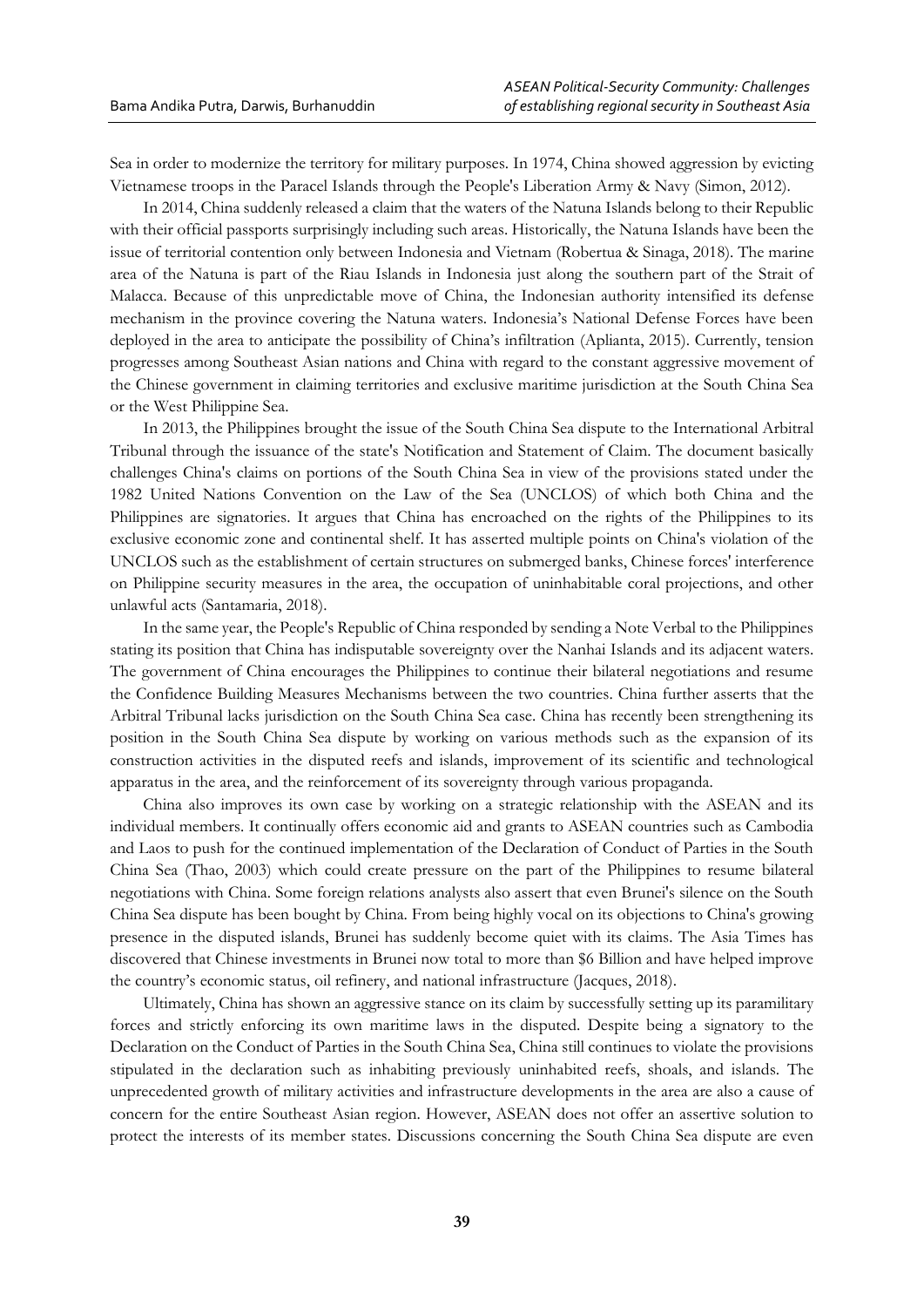constantly denied in the agenda of the ASEAN Regional Forum (ARF) because of strong objections by China and other ASEAN member countries.

#### **4.2. China's Growing Influence on Southeast Asian Countries**

Great power politics offers a highly pessimistic view on the rise of a particular state's political, military, and economic power (Clowes & Choroś-Mrozowska, 2015). It is argued that an emerging powerful state has a tendency to seek regional hegemony due to its need for expansion and survival. Based on this assumption, the growth of China's power can be considered as a fearful circumstance in the security of the entire Asia Pacific and Southeast Asian region. Despite China's inclusion in the East Asian Community which is headed by the ASEAN, it has consistently been observed to be moving towards a bilateral approach among individual member states of the region. By consistently applying a bilateral strategy in its diplomatic relations, China also seems to be disregarding the essence of the ASEAN as a regional institution. This action results in a division among Southeast Asian countries most especially in issues relating to territorial disputes. China continues to negotiate terms and conditions with other claimant countries on certain disputed territories. The history of China's bilateral negotiations concerning the Spratly's Islands has been consistently going well with Malaysia and Brunei while going at odds with the Philippines and Vietnam. This, however, has suddenly changed with the increasing alliance between the Philippines and China.

It is expected that China will behave in such a way because ASEAN remains to have no legitimate bargaining power over the regional institution. In terms of defense spending and military assets, China still exceeds those of the combined member states' military resources. In 2016, China has a recorded \$146 Billion total defense budget. This figure has a glaring difference when compared to the \$39.7 Billion defense spending of all Southeast Asian countries in 2015 (Rosyidin, 2016).

International relations scholars regard China as the greatest challenge to the ASEAN. The economic capabilities and military prowess of China are exceedingly incomparable to all the resources of the Southeast Asian nations. Some analysts assert that ASEAN could only either bandwagon with China or balance against it. Both of these analyses seem to be unfavorable to the security conditions in the region. If ASEAN decides to bandwagon with China, it will create an acceptance on the hegemonic influence of China over the regional institution. Also, if ASEAN resorts to making alliances with other powerful states in order to balance against China, it will only jeopardize its efforts to create a cooperative community in the entire East Asian region (Acharya, 2009).

Southeast Asian nations general maintain a positive relationship with China for economic development, investment promotion, industrial trade expansion, and tourism (Dapice, 2015). The relationship of individual ASEAN states with China can be classified into four different types. The first is the game type which is characterized by heavy cooperation and competition. The second is a complementary type with high cooperation and low competition as key features. The third type is the flight type which exhibits low cooperation and high competition. The fourth type is a loose relationship which is characterized by low cooperation and low competition. But the influence of China on individual member states of ASEAN are clearly highlighted in the 'Belt and Road Initiative,' involving states in Asia, Europe, and Africa (Bruce-Lockhart, 2017). The economic interdependence in the current status quo is vastly concerning, considering the volume of two-way trades between Southeast Asian states and China. With the addition of the initiative, the economic interdependence will evolve to the level in which investments and trades determined by the global economic superpower of China. As shown in Figure 1 below, the scope of the Belt and Road Initiative occupies key and strategic chokepoints of Asia, Europe, and Africa.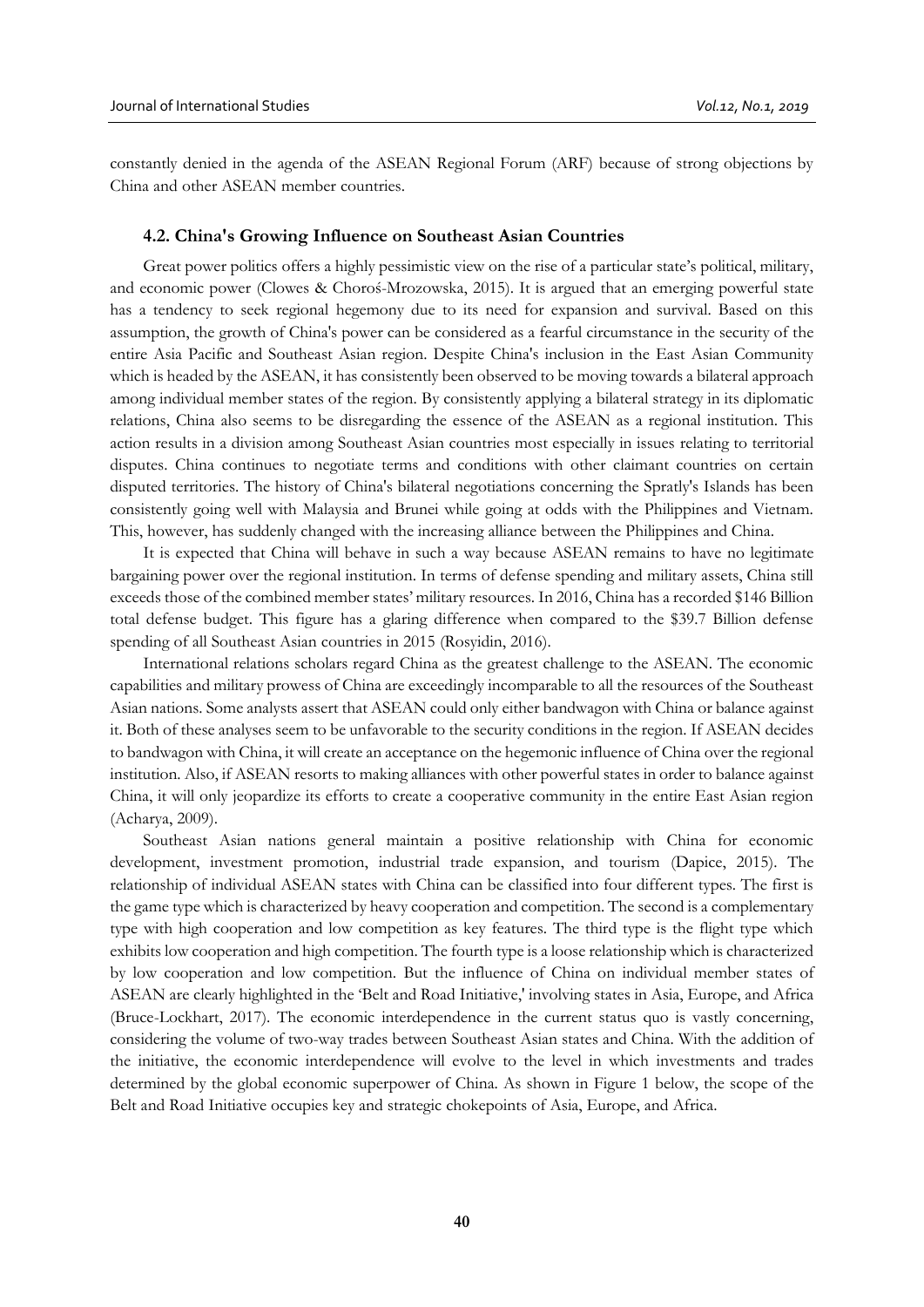

**Figure 1. The Belt and Road Initiative: Six Economic Corridors Spanning Asia, Europe, and Africa**

*Source*: World Economic Forum (2017)

Some scholars see that the Southeast Asian region is now becoming very weak because of the increasing influence of China among member states. It is even asserted that the very problem of ASEAN's institutional weakening stems from its expansion of membership to include Cambodia and Laos which are both strongholds of China. Recent national political changes have also created surprising changes in East Asian alliances whereby Malaysia, Thailand, and the Philippines are starting to accept alliances with the Chinese government in various aspects of governance (Dibb, 2017).

## **5. FEAR ASSOCIATED WITH EVERY STATE'S INCREASING DEFENSE SPENDING**

Security communities are basically characterized by the 'absence of a competitive military buildup or arms racing involving their members (Acharya, 2009).' These communities remain to act in a pluralistic manner without undermining their members' national sovereignty. Also, states that belong to security communities refuse to engage in war and potential military conflicts despite the presence of opposing views on certain matters (K. Deutsch, 1988). The existence of security communities can be ultimately judged by the absence of such advanced preparations for large-scale violence between any two territories.

If we are to determine the success of the ASEAN Political-Security Community in terms of the absence or presence of preparations for a possible war, then we may judge ASEAN in the negative light. Over the years, we have seen a remarkable increase in the defense spending of individual ASEAN members. According to the study made by the Stockholm International Peace Research Institute (SIPRI) in 2014, the countries in Southeast Asia have made a significant increase in their military spending. Some of the member states have even reached an increase of more than 50% in the defense budget and expenditures in a span of four years (Abuza, 2015).

In 2014, Brunei was recorded to have spent 528 million USD in their military defense. It has seen a slow and steady increase of approximately 35% from 2010-2014. Thailand spent around 5730 million USD in their military assets in 2014, with only around 15% upward increase in the previous four years. Cambodia only allocated around 278 million USD in their 2014 annual budget for defense, but such value is a significant increase of 56.2% from its 2010 spending. Indonesia spent 7020 million USD in 2014, a little bit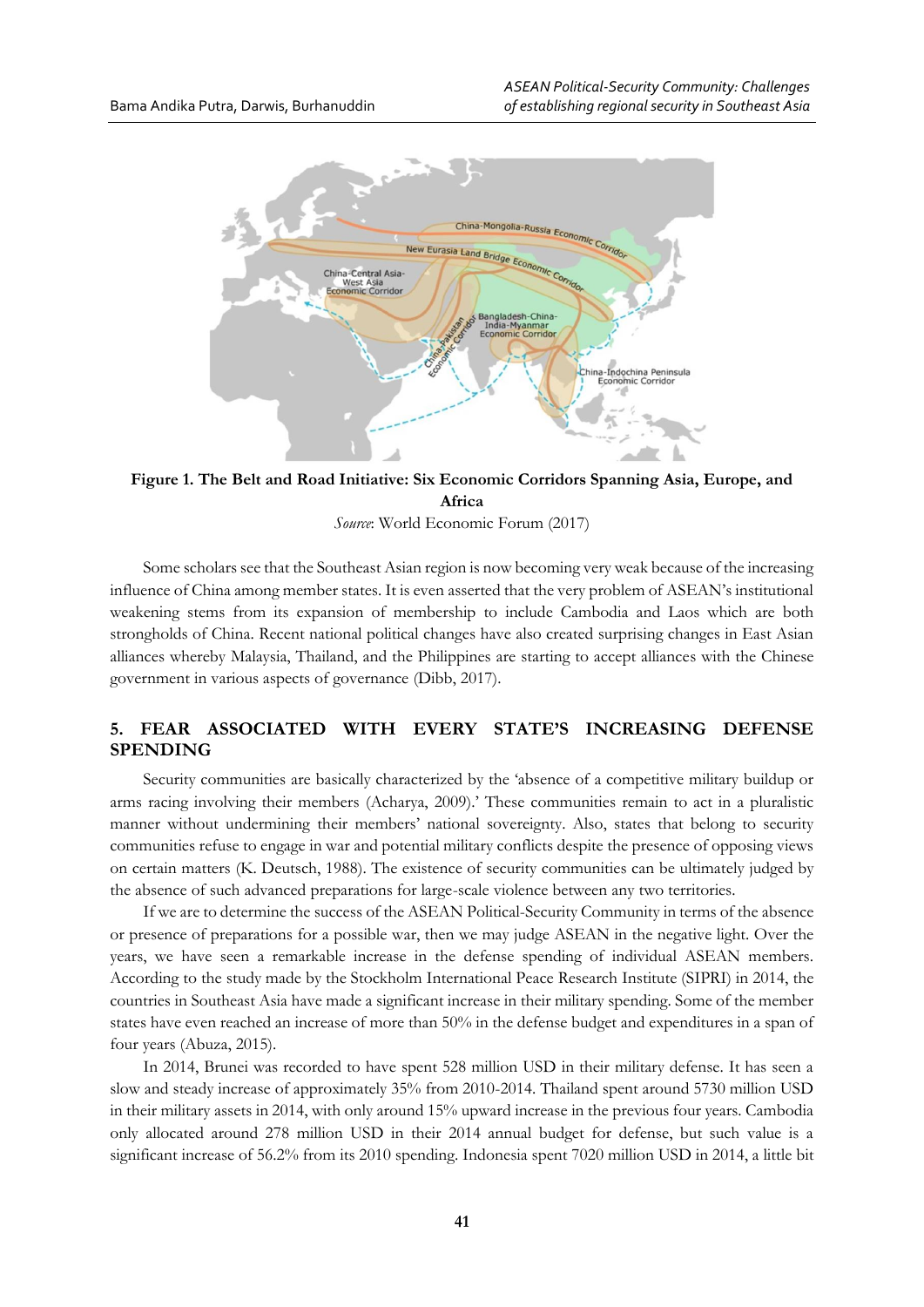less than what it spent in 2013 but definitely greater when compared with 2010 spending. The percentage change in Indonesia's military spending from 2010 to 2014 is around 50.6%. The Philippines was recorded to have spent 3292 million USD in 2014, increasing only around 30% from its 2010 defense budget. Vietnam has shown the greatest need and desire for military spending over four years from 2010 to 2014 by increasing its spending to more than 56%, reaching the 4251 million USD mark.

Compared with all other Southeast Asian nations, Singapore is considered to be the wealthiest in military capabilities measured in terms of defense spending. Its records from 2010 to 2014 show a steady increase in military spending. In 2014 alone, it already spent 9841 million USD for defense. What is very surprising with all the figures above is the unpredictability of arms spending in relation to a country's total population or land area. Although Singapore is categorically small in terms of size, it shows a magnificently empowered military capability. Meanwhile, Indonesia still lags behind other ASEAN countries in terms of military spending despite its great population and land area.

This scenario is considered by some scholars as a good indication of the balancing that happens in the region. Although there is a noticeable increase in military spending of these countries, there still remains considerable stability in the region. The analysis of the importance of increased state defense spending shall not rest on mere figures alone. The underlying causes for the increase or decrease in military budgets and arms purchase shall also be examined in order to rightfully assess the significance of figures in the regional security arena. National authorities design their own defense programs and plans according to perceived international threats, domestic political instabilities, and geographical protection issues, among others.

Some analysists consider the increasing sophistication of ASEAN states' military assets as a necessary result of China's growing presence in the region. Since most member states of the ASEAN have a persisting conflict with China, they also exert their own efforts to build military capabilities as a protective measure from uncertain diplomatic affairs. Furthermore, there has been an evident increase in military spending of Southeast Asian nations because weapons, arms, and military paraphernalia have been easily accessible and widely available right after the Cold War Era. Arms manufacturers from around the globe have targeted other markets right after the Western countries have reduced their need for arms procurement. The prices of military equipment and tools have been offered at significantly cheaper rates. Seeing the opportunity of building a nation's military prowess and upgrading its levels to modern degrees at extensively decreased prices, these Southeast Asian nations have grabbed it which then caused the increase in military spending.

The authors came to a conclusion that the rise of defense budgets among ASEAN states are based on the volatile security environment of Southeast Asia in recent years. As seen in Figure 2, with consistent growth of military spendings, member states have indicated that the rise of China in the region is primarily that cause of the public policy changes (Zero Hedge, 2016). Though distance in comparison to the defense expenditures of global superpowers, the upward trend indicates an alarming orientation of the Southeast Asian regional dynamics.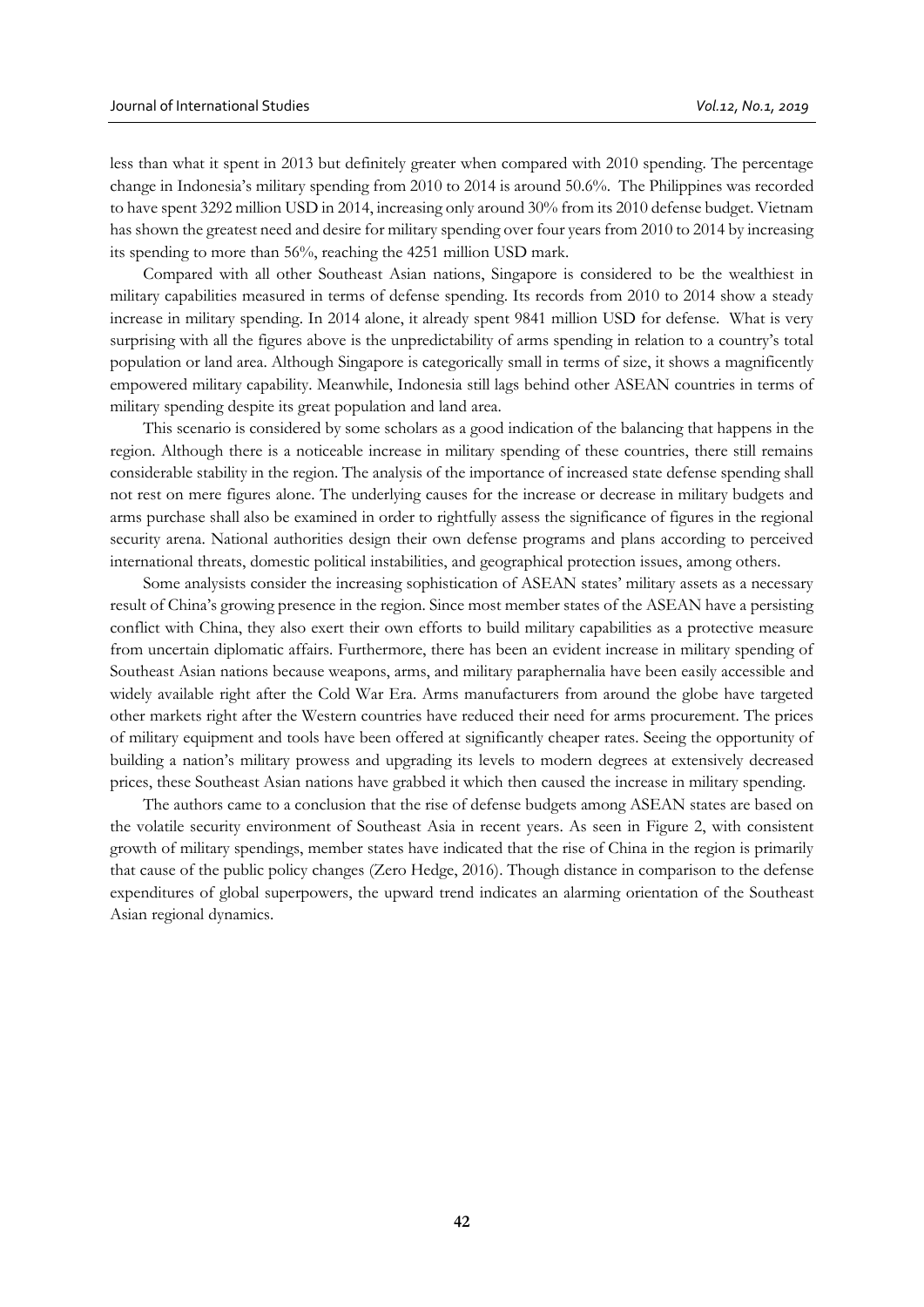

**Figure 2. The rise of military spending of Southeast Asia, in reaction to China's aggressive claims in the South China Sea**

*Source*: Zero Hedge (2016)

## **6. HUMAN RIGHTS PROTECTION VERSUS STATE SOVEREIGNITY**

The ASEAN is anchored on the foundation of non-interference on the affairs of the state. This very concept of state sovereignty and liberty from regional coercion have caused a negative perception on the effectiveness of the ASEAN to contain, prevent, and correct the misconduct of its individual members in the aspect of human rights. Since APSC is characteristic of a peaceful region with shared responsibility for comprehensive security, it also necessarily entails the protection of human rights. A positive development in the way the ASEAN handles issues concerning the violation of basic human rights came in 2009 during the creation of the ASEAN Intergovernmental Commission on Human Rights (Ryu & Ortuoste, 2014). This is considered as notable progress in the institution since it has finally touched on a very sensitive issue that most states would not like to be meddled with by external entities. It has been a symbolic achievement when it is breaking inter-state boundaries, furthering cooperation, and setting normative expectations in the regional political security community.

The ASEAN Intergovernmental Commission on Human Rights has given validation to the role of civil societies in protecting the rights of every individual from every country in the region. The AICHR has been given the duty to develop strategies that would protect human rights, to raise public awareness on its very concept, to obtain information from member states on data about human rights promotion and protection, and to promote the implementation of the institution's instruments for the protection of human rights, among others.

Since its inception, the Commission has already released a couple of promulgations including the ASEAN Human Rights Declaration. The declaration asserts the right of all people from each ASEAN member to a multitude of aspects such as the right to life, right to development, right to education, right to peace, and more. Along these rights, the member states are also given the primary responsibility to protect these rights by continuing friendship and cooperation for the attainment of regional stability and harmony (Davies, 2014).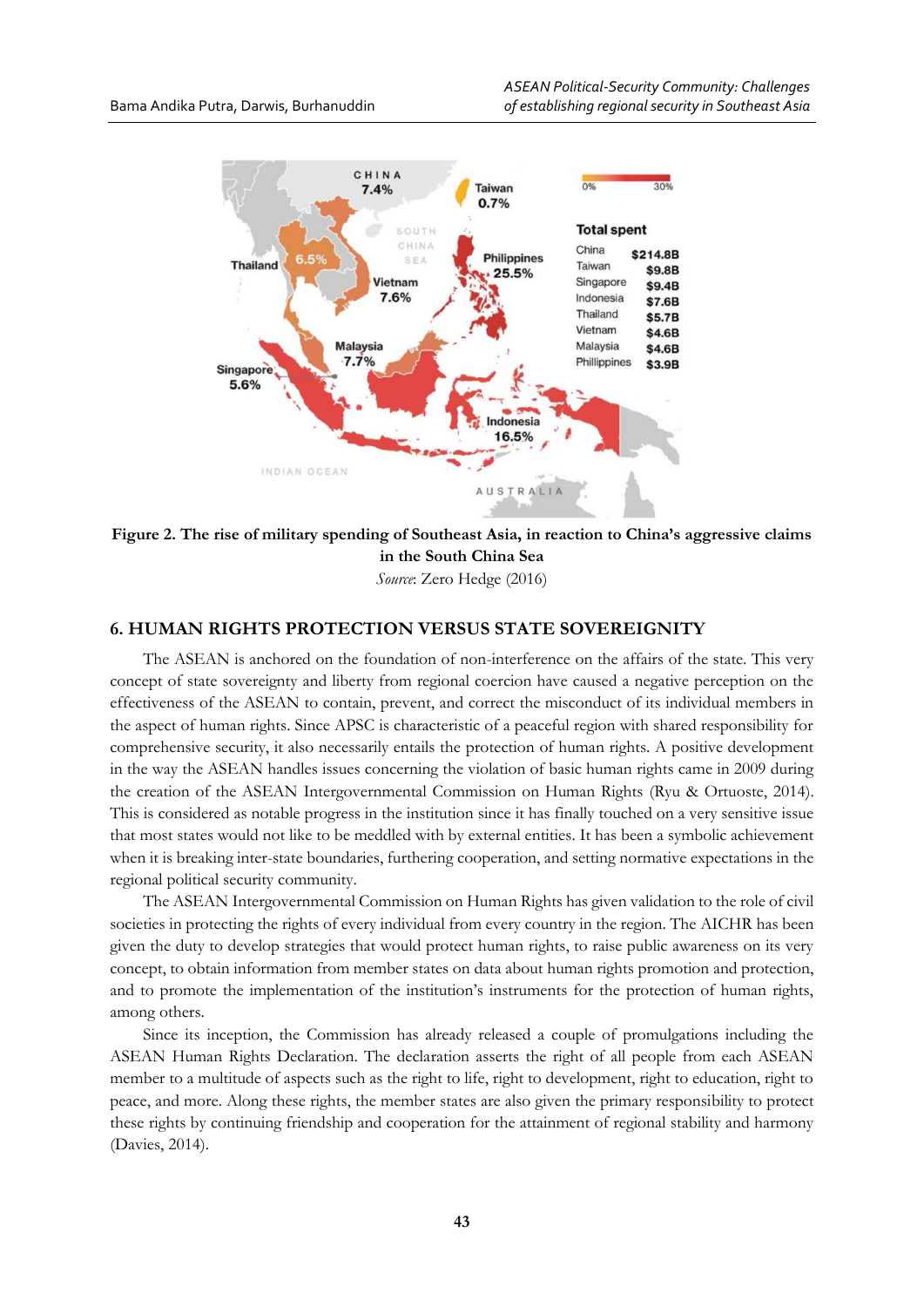Although the establishment of the AICHR can be theoretically seen as a supreme achievement in the entire regional institution, there are points for criticism particularly in its effectiveness to combat stateinduced violation on their own citizens' rights. The ASEAN Intergovernmental Commission on Human Rights has also been doubted in its ability to properly perform its responsibilities given the very restrictions imposed by the commission upon itself. Explicit in its creation is the responsibility of the commission to promote human rights within the regional context but still to offer mutual respect to the distinct culture of its member states (Ryu & Ortuoste, 2014). By considering regional particularities and cultural relativism in the promotion of human rights, critics and firm advocates are wary of how AICHR would handle human rights abuses that perpetually happen just because of their acceptability in certain cultures.

Article 2 of the Terms of Reference of the ASEAN Intergovernmental Commission on Human Rights further stipulates the principle of state sovereignty and independence. This basic principle serves as an ultimate barrier in the effectiveness of the AICHR as a regional institution that combats extra-judicial killings, police brutality, and other related violence. Looking at the technical aspect of the commission, it is also easy to see that it is quite as useless as a piece of paper for only being designated as a consultative body without any mechanism and authority to sanction states for any crime, violence, or circumstance related to the abuse of the rights of its people. The AICHR has no authority to receive complaints regarding the issue, and it also has no legitimacy to conduct investigations related to it.

Since the establishment of the AICHR in 2009, there had been numerous human rights violations with the individual member states as the primary agent. The Rohingya Crisis is one of the most haunting pictures of the inability of the ASEAN to protect human rights in the region. It has even been labeled by the United Nations as one of the world's largest and fastest growing refugee crises and a major humanitarian emergency (2017). The Rohingya Crisis has a history that can be traced back to a couple of centuries of historical and political development in Myanmar. In 1982 when a new citizenship law was promulgated in the country, the Rohingya people have been officially designated as stateless since they were not included in the list of 135 ethnic groups in the country. In 2012, violence flared in the Rakhine region of Myanmar where the Rohingya people reside. The violence caused by religious strife have caused the death of more than 200 people and the loss of homes of more than 150,000 Rohingyans. From the period of 2012 to 2015, it has been estimated that over a hundred thousand people from the Rohingya populace flee to Malaysia.

The year 2016 marked the beginning of a more intensified struggle between the government of Myanmar and the people of Rohingya. The border posts of the Rakhine State was attacked by more or less 300 Rohingya people who caused the death of 9 national police officers. This attack was said to be the start of Myanmar's intense crackdown of the Rohingya insurgent group that is called the Arakan Rohingya Salvation Army (ARSA). Myanmar's military implemented its clearance operations by burning down some Rohingya villages which caused the exodus of more than 600,000 Rohingya refugees in Bangladesh. Other records also show that the military killed even the innocent civilians and raped women during their crackdown.

Despite the alarming rate of people who were killed during the crackdown and during the process of fleeing from Myanmar, the ASEAN has seemingly kept a blind eye and a mute approach on the issue. In 2017 during the International Conference on Rohingya, the silence has been broken by Malaysian Prime Minister Najib Razak by addressing the issue in front of the entire ASEAN institution. He asserted that the refugee crisis, ethnic cleansing, and genocide that is happening in Myanmar is very disappointing and unacceptable (Petcharamesree, 2016).

The action of the Malaysian Prime Minister can be seen as a positive change in the ASEAN members' silence on atrocities committed by neighboring Southeast Asian countries. However, Malaysia's being critical on the human rights violations happening in other countries have no significant effect when there is no concerted effort from the entire regional institution. The ASEAN still upholds the principle of state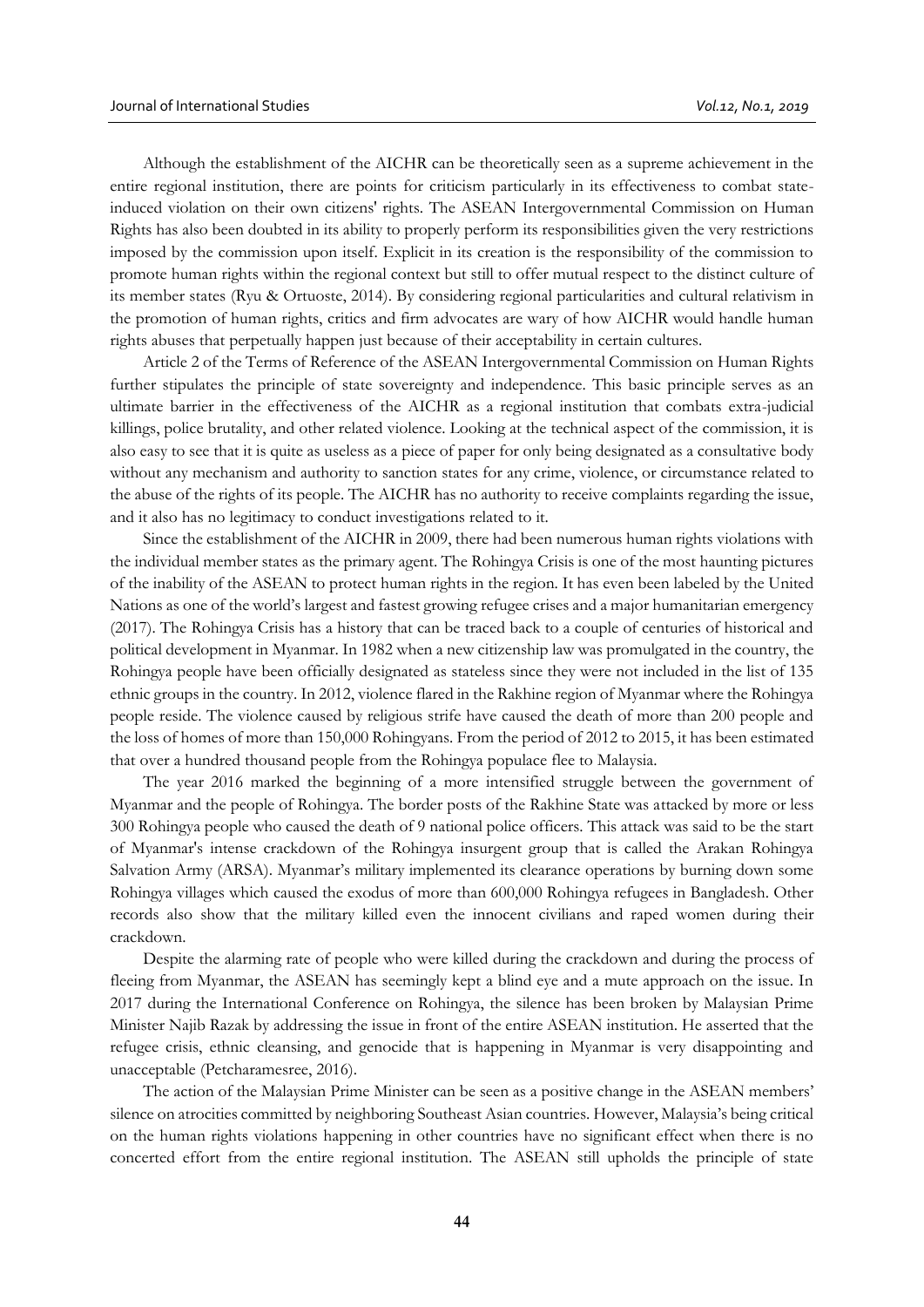sovereignty and non-interference even when the human rights violations are already on unprecedented scales.

There are still no positive developments on the status of the Rohingya Crisis even when the International Criminal Court has issued a decision in August 2018 stating that the Myanmar government is highly culpable for the activities that caused over 500,000 Rohingya Muslims to flee from their country going to Bangladesh. As indicated in table 2, the number of refugees and internally displaced persons due to the crisis in Myanmar, have led many to flee in neighbouring countries in South Asia and Southeast Asia. Since the 1970s, the figures have not receded, as the crisis has continued to prevail (Al-Jazeera, 2017). The Myanmar government firmly asserts that the ICC case is meritless and should, therefore, be dismissed. ASEAN has definitely failed to effectively respond to an emergency situation in the region such as the Rohingya crisis that has left hundreds of thousands of Southeast Asian people homeless, hungry, sick, and violated. Instead of being the primary multilateral institution in this crisis, it was actually the Western supranational and international organizations that have intervened in order to correct the wrongs of the Myanmar government towards its people. EU nations, the USA, UK, and even China have all done their part in providing crisis mediation and refugee assistance (Jati, 2017).

Table 2

| Amount of Refugees and Internally Displaced Persons of Rohingya Muslims in Myanmar since the late |  |
|---------------------------------------------------------------------------------------------------|--|
| 1970s, due to widespread persecutions                                                             |  |

| <b>Destination Countries</b>           | <b>Estimation of Individuals</b> |
|----------------------------------------|----------------------------------|
| Saudi Arabia                           | 200,000                          |
| United Arab Emirates                   | 10,000                           |
| Pakistan                               | 350,000                          |
| Bangladesh                             | 500,000                          |
| India                                  | 14,000                           |
| Thailand                               | 5,000                            |
| Malaysia                               | 150,000                          |
| Myanmar (Internally Displaced Persons) | 1,000,000                        |

*Source:* Al-Jazeera (2017)

Among the recent dilemmas in ensuring human rights protection in the region is the ongoing war against illegal drugs of President Rodrigo Duterte in the Philippines. His campaign rhetoric in 2016 revolved around the promise of eliminating all kinds of illegal drug activities in the country. This active, aggressive, and seemingly effective stance against illegal drugs has received popular support among Filipino citizens. Since his assumption into office in 2016 until the end of 2017, there has already been more than 7,000 recorded deaths that are all related to the anti-drug war of the President (Bautista, 2017). Arguing in defense for his aggressive action on taking down all drug syndicates and individual drug pushers, he utters, "Crime against humanity? In the first place, I'd like to be frank with you: are they humans? What is your definition of a human being (Duterte, 2016)?" He even follows this line of reasoning in his other public appearances and official statements by claiming that he is more concerned about the safety and lives of the majority of the Filipino populace. In his most recent State of the Nation Address delivered in July of 2018, he gained popular approval when he claimed that his presidency is definitely more concerned about human lives rather than human rights (Duterte, 2018).

President Duterte even challenged the ASEAN as a regional institution by stating that the Philippines does not need cooperation with the ASEAN just a month after his assumption into office. The way that he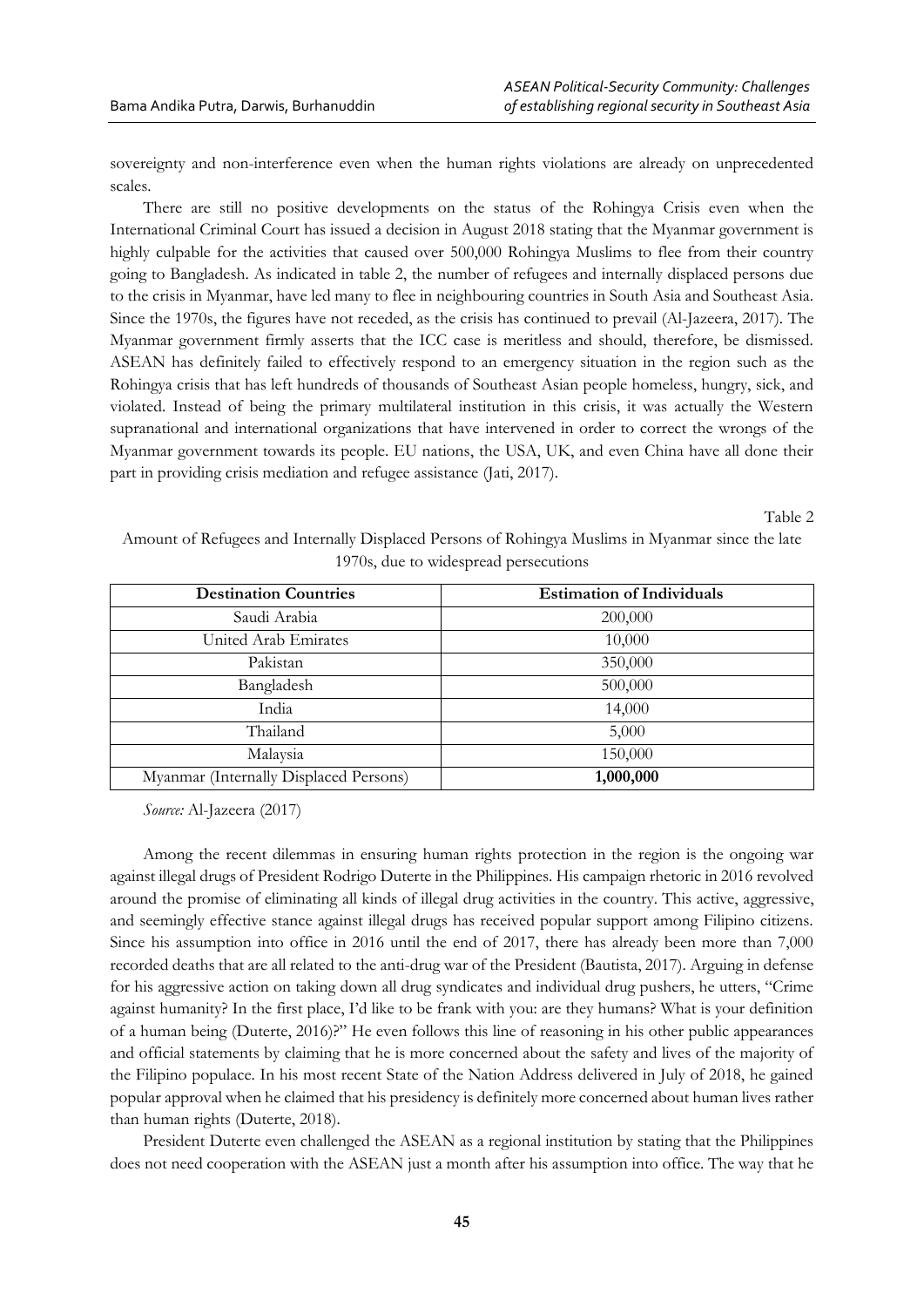deals with the ASEAN is strikingly different from the previous administrations that have offered great effort in building the regional institution (Heydarian, 2017). It is very disturbing how the ASEAN and even its individual member states remain silent on the issues concerning extra-judicial killings under the Duterte administration. At the 31st ASEAN Summit, it was Canadian Prime Minister Justin Trudeau who addressed human rights issues under the light of the war on drugs (Simangan, 2018). The absence of ASEAN is even made starker by the clear presence of the United Nations in the sphere of human rights protection in this particular country. The UN High Commissioner for Human Rights, Prince Prince Zeid Ra'ad Al Hussein has asked the international authorities to investigate the alleged violations under the Duterte rule (Bautista, 2017).

The ASEAN has faced a lot of criticism for its deafening silence on a number of human rights violations committed by its individual member states. Phelim Kine, the deputy director for Human Rights Watch in Asia, has asserted the failure of the ASEAN Intergovernmental Commission on Human Rights to curtail the abuses of the Southeast Asian authorities on their own citizens. According to him, there even exists a de facto code of silence specifically on the issue of human rights in the region particularly because of ASEAN's high regard on the preservation of the doctrine of non-interference in the affairs of individual states (Davies, 2013). It is argued that 'the salience of the doctrine of non-interference in Southeast Asia has long predated ASEAN (Acharya, 2009).' By upholding the principle of state sovereignty and the doctrine of non-interference, the ASEAN has failed to protect the citizens who were supposed to accept the collective concept of the ASEAN way.

#### **7. CONCLUSION**

The establishment of the Association of Southeast Asian Nations in 1967, a few years after the bloody events of World War II, is an affirmation of the constructivist thought that regional organizations have the capability to set norms in the international realm and influence the behavior of individual states. Its continued existence and constant development throughout the years also prove to be an accomplishment in international relations.

However, the ASEAN has also consistently faced criticisms and constantly experienced failures for its inability to completely realize an acceptable and sustainable condition of peace and stability in the entire region. Even the very establishment of the ASEAN Political-Security Community is questioned for its failure to fully organize a rules-based community of shared values and norms where all members of the region take part in maintaining a cohesive, peaceful, stable, and resilient international environment. The promising features of the APSC which are explicit in its Blueprint have failed to materialize and continue to experience struggles.

Key indicators in ascertaining the success of security communities are multilateralism, development of security cooperation, and the constitution of boundaries and membership. A glimpse at these indicators could confirm the existence of a security community in Southeast Asia. However, a deeper examination of the depth and quality of these indicators could prove otherwise.

First, the very essence of multilateralism is challenged by the complicated nature of inter-state relationships and the various ways that individual member states interact with great powers such as China, USA, Japan, and Russia. The initial stronghold of the United States of America in some Southeast Asian countries are definitely undeniable. However, the rise of China in recent years have drastically changed the way that Southeast Asian countries form their alliances. A lot of scholars assert that the increasing power of China in terms of political influence, economic resources, and military capability serves as an ultimate threat to the region's peace and stability. Individual countries conduct their own diplomatic relations with China according to their own interests and with utter disregard for the ASEAN way. Bilateralism continually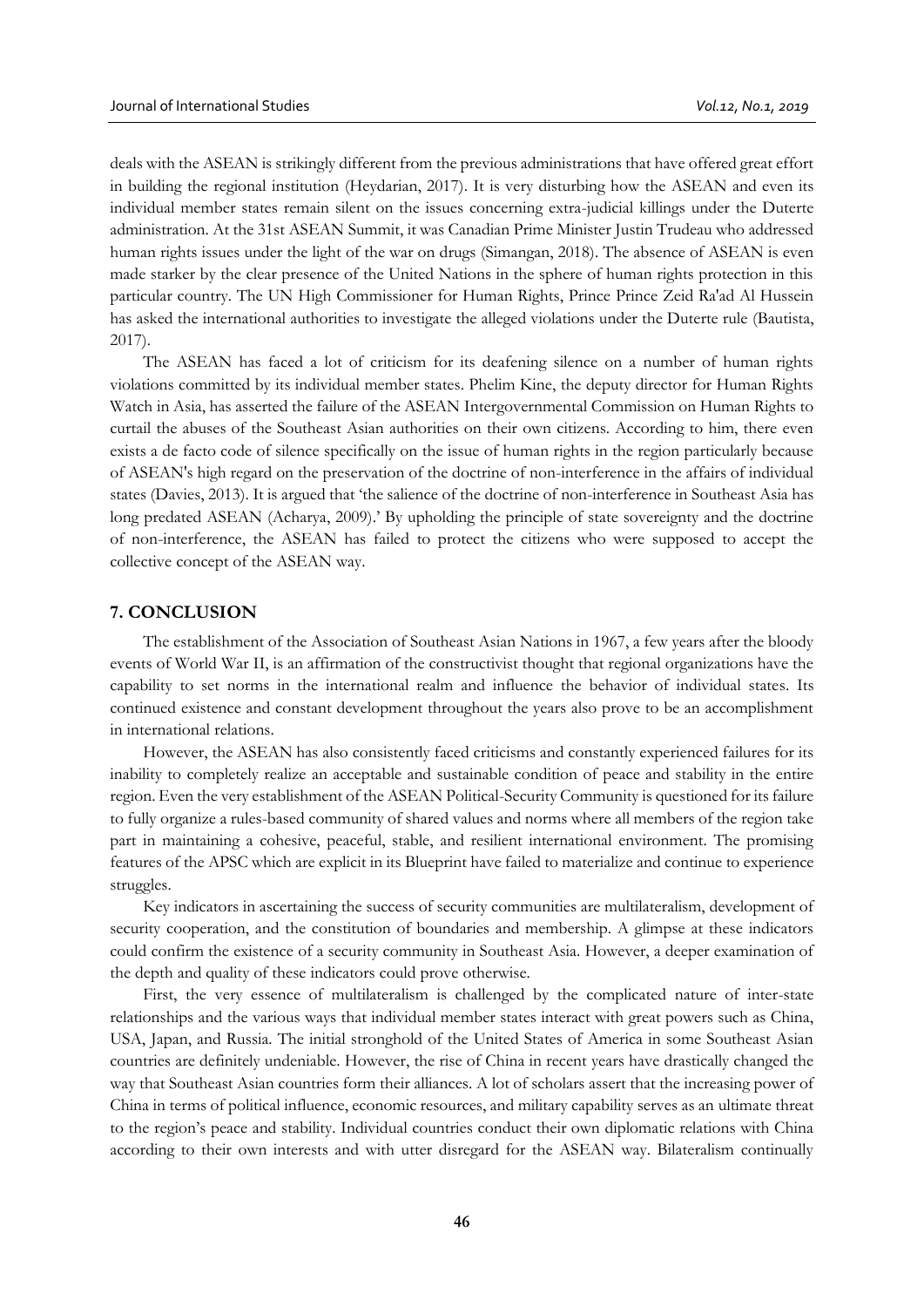characterizes the nature of relationships and negotiations between individual countries both from the Southeast Asian region and other parts of the international community.

Second, the development of security cooperation cannot be appropriately measured because of existing conflicts of interests concerning the geopolitical and geo-economic spheres. The increase in defense spending among individual countries, most especially those who are involved in territorial disputes, can be considered as a frightful phenomenon that underpins the theory of an existing regional arms race. China's growing military presence at the South China Sea causes the furtherance of the security dilemma that is felt in the region. Even human rights violations cannot receive a harmoniously active response from the ASEAN despite the evident struggles of the marginalized sectors in countries such as Myanmar and the Philippines. Extrajudicial killing and genocide remain to be undiscussed in the various multilateral negotiations, summits, and fora that are hosted by the Association of Southeast Asian Nations.

Third, the constitution of boundaries and membership in the ASEAN framework may have a beautifully designed façade yet with very weak foundations. Determination and respect for geographical boundaries of the region are still among the major problems faced by the institution. The South China Sea dispute continue to destroy the health of inter-state relationships and prevent the realization of the ASEAN Way. The ASEAN Secretariat also continues to fail in establishing its authority and legitimacy in the region. Because the regional institution is heavily anchored on individual state sovereignty and on the doctrine of non-interference in the internal affairs of the state, the ASEAN continue to remain as a consultative body with no power to discipline its members.

Although the ASEAN Political-Security Community can be considered to still be at its early years of development and that there are still more opportunities for growth, the difficulties that it currently experiences and the way that it reacts to such challenges only create a shaky ground for institutional strengthening. With a weak ASEAN Secretariat, a domineering Chinese power, self-interested states that form unpredictable alliances with great powers, pervasive human rights abuses, and unresolved territorial conflicts, the future of ASEAN Political-Security Community remains to be hazy. There is still a long, winding, and slippery road that needs to be traversed for the realization of its goals to achieve a shared norm for the maintenance of peace and stability in the region.

## **REFERENCES**

- Abuza, Z. (2015). Analyzing Southeast Asia's Military Expenditures. Retrieved April 13, 2018, from https://www.cogitasia.com/analyzing-southeast-asias-military-expenditures/
- Acharya, A. (2004). *Regional Security Arrangements in a Multipolar World? The European Union in Global Perspective.* Berlin: Friedrich Ebert Stiftung.
- Acharya, A. (2009). *Constructing a security community in Southeast Asia: ASEAN and the problem of regional order: Second edition*. New York: Routledge.
- Acharya, A. (2013). *ADBI Working Paper Series ASEAN 2030: Challenges of Building a Mature Political and Security Community Asian Development Bank Institute*. Kasumigaseki.
- Acharya, A. (2015). Doomed by Dialogue? Will ASEAN Survive Great Power Rivalry in Asia. Retrieved June 11, 2018, from http://www.theasanforum.org/doomed-by-dialogue-will-asean-survive-great-power-rivalry-in-asia/
- Al-Jazeera. (2017). UN to Probe Alleged Crimes Against Rohingya in Myanmar. Retrieved October 16, 2018, from https://www.aljazeera.com/news/2017/03/probe-alleged-crimes-Rohingya-Myanmar-170324113526685.html
- Aplianta, D. (2015). Indonesia's Response in the South China Sea Disputes: A Comparative Analysis of the Soeharto and the Post-Soeharto Era. *Journal of ASEAN Studies*, *3*(1), 1–21. https://doi.org/https://doi.org/10.21512/jas.v3i1.749
- ASEAN. (2009). *ASEAN Political-Security Community Blueprint*. Jakarta: ASEAN Secretariat. Retrieved from http://asean.org/wp-content/uploads/archive/5187-18.pdf
- Bautista, L. B. (2017). *Duterte and his quixotic war on drugs*. Wollongong. Retrieved from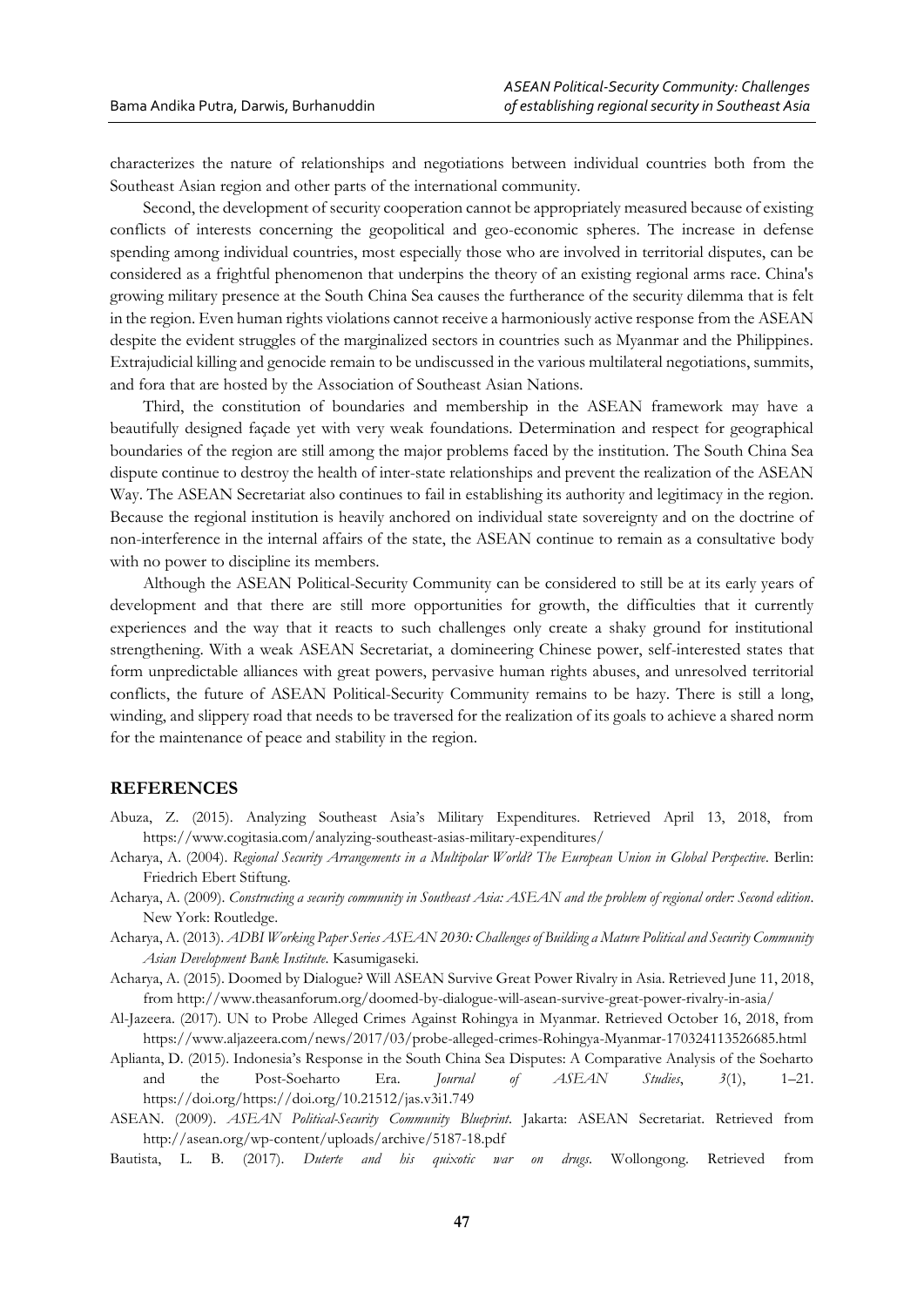https://www.hrw.org/news/2016/08/22/philippine-police-killing-spree-demands-

- Brown, C., & Ainsley, K. (2005). *Understanding International Relations: Third Edition*. *Book*. New York: Palgrave Macmillan.
- Bull, H. (1977). Does Order Exist in World Politics? *The Anarchical Society- A Study of Order in World Politics*. New York: Colombia University Press.
- Bruce-Lockhart, Anna. (2017). China's \$900 Billion New Silk Road. What You Need to Know. Retrieved From https://www.weforum.org/agenda/2017/06/china-new-silk-road-explainer/
- Checkel, J. T. (1998). The Constructive Turn in International Relations Theory. *World Politics*, *50*(02), 324–348. https://doi.org/10.1017/S0043887100008133
- Clowes, D., & Choroś-Mrozowska, D. (2015). Aspects of Global Security The Measurement of Power & amp; its projection Results from Twenty Selected Countries (2000-2013). *Journal of International Studies*, *8*(1), 53–66. https://doi.org/10.14254/2071-8330.2015/8-1/5
- Crawford, N. C. (2002). *Argument and Change in World Politics*. Cambridge: Cambridge University Press. https://doi.org/10.1017/CBO9780511491306
- Dapice, D. (2015). Economic Development in Southeast Asia. *Economies*, *3*(3), 147–147. https://doi.org/10.3390/economies3030147
- Davies, M. (2013). The ASEAN Synthesis: Human rights, Non-intervention, and the ASEAN Human Rights Declaration. *Georgetown Journal of International Affairs*, *14*(2), 51–58. https://doi.org/10.2307/43134411
- Davies, M. (2014). An Agreement to Disagree: The ASEAN Human Rights Declaration and the Absence of Regional Identity in Southeast Asia. *Journal of Current Southeast Asian Affairs*, *33*(3), 107–129. Retrieved from www.gigajournal-family.org
- Deutsch, K. (1988). *The Analysis of International Relations*. New Jersey: Prentice Hall.
- Deutsch, K. W., & Singer, J. D. (1964). Multipolar Power Systems and International Stability. *World Politics*, *16*(03), 390–406. https://doi.org/10.2307/2009578
- Dibb, P. (2017). Why Southeast Asia and ASEAN are a Strategic Problem. Retrieved February 28, 2018, from http://www.eastasiaforum.org/2017/07/28/why-southeast-asia-and-asean-are-a-strategic-problem/
- Duterte, R. (2016). State of the Nation Address 27 August 2016. Manila.
- Duterte, R. (2018). State of the Nation Address 23 July 2018. Manila.
- Goh, E. (2007). Great Powers and Hierarchical Order in Southeast Asia: Analyzing Regional Security Strategies. *International Security*, *32*, 113–157. https://doi.org/10.2307/30130520
- Herz, J. H. (1950). Idealist Internationalism and the Security Dilemma. *World Politics*, *2*(2), 157–180.
- Heydarian, R. J. (2017). Tragedy of Small Power Politics: Duterte and the Shifting Sands of Philippine Foreign Policy. *Asian Security*, *13*(3), 220–236. https://doi.org/10.1080/14799855.2017.1354569
- Ikenberry, G. J. (1998). Institutions, Strategic Restraint, and the Persistence of American Postwar Order. *International Security*, *23*(3), 43. https://doi.org/10.2307/2539338
- Jacques, J. (2018). China Has Bought Brunei's Silence in South China Sea Dispute. Retrieved March 20, 2018, from https://www.thetrumpet.com/16927-china-has-bought-bruneis-silence-in-south-china-sea-dispute
- Jati, I. (2017). Comparative Study of the Roles of ASEAN and the Organization of Islamic Cooperation in Responding to the Rohingya Crisis. *IKAT : The Indonesian Journal of Southeast Asian Studies*, *1*(1), 17. https://doi.org/10.22146/ikat.v1i1.27466
- Keohane, R., & Nye, J. (2011). *Power & amp; Interdependence. Pearson Education*. Boston: Pearson Education.
- Kihl, Y. W. (1989). Intra-Regional Conflict and the Asean Peace Process. *International Journal*, *44*(3), 598. https://doi.org/10.2307/40202616
- Kratochwil, F. V. (1991). *Rules, Norms, and Decisions : On the Conditions of Practical and Legal Reasoning in International Relations and Domestic Affairs*. New York: Cambridge University Press.
- Lajčiak, M. (2017). China´s cultural fundamentals behind current foreign policy views: Heritage of old thinking habits in Chinese modern thoughts. *Journal of International Studies*, *10*(2), 9–27. https://doi.org/10.14254/2071- 8330.2017/10-2/1
- Lee, Y. Y. (2011). *ASEAN Matters! Reflecting on the Association of Southeast Asian Nations*. Singapore: National University of Singapore. https://doi.org/10.1142/8022
- Majumdar, M. (2013). *India's stakes in the South China Sea*. *International Journal of Humanities and Social Science* (Vol. 3).